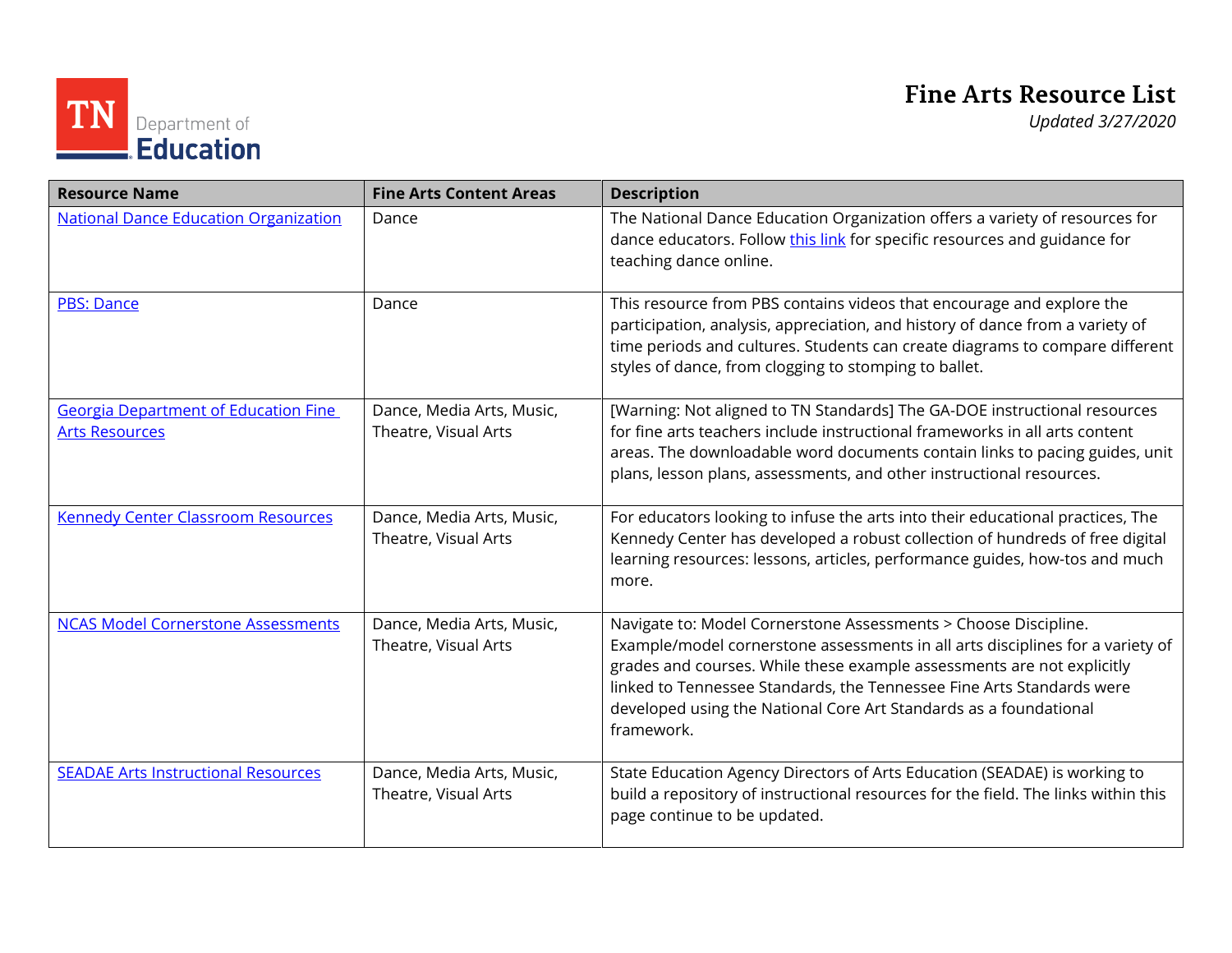| <b>Resource Name</b>                     | <b>Fine Arts Content Areas</b>                    | <b>Description</b>                                                                                                                                                                                                                                     |
|------------------------------------------|---------------------------------------------------|--------------------------------------------------------------------------------------------------------------------------------------------------------------------------------------------------------------------------------------------------------|
| <b>Teaching Channel</b>                  | Dance, Media Arts, Music,<br>Theatre, Visual Arts | [Teacher-Facing] Collection of teaching videos including lesson demos and<br>instructional ideas in the arts. (Filter videos by subject: "Arts" or search videos<br>by keyword)                                                                        |
| <b>Media Literacy Now</b>                | Media Arts                                        | Media Literacy Now offers resources and tools for teachers, parents, and<br>students.                                                                                                                                                                  |
| <b>The Art Career Project</b>            | Media Arts, Visual Arts                           | This resource encourages career exploration in the arts and provides<br>students the ability to explore and research relevant careers,<br>education/certification programs, and jobs.                                                                  |
| Berlin Philharmonic Digital Concert Hall | Music                                             | The Berlin Philharmonic is offering their web- and app-based digital concert<br>hall featuring videos of concerts. Redeem the voucher code BERLINPHIL by 31<br>March and receive free access to all concerts and films in the Digital Concert<br>Hall. |
| <b>PBS: Music</b>                        | Music                                             | This resource from PBS contains videos to encourage students to perform,<br>analyze, and appreciate music and include resources that explore music from<br>various time periods and cultures.                                                          |
| <b>Quaver Music</b>                      | Music                                             | This site is offering free access to general music activities and curriculum,<br>most best accessed digitally, for all schools and students impacted by COVID-<br>19 closures.                                                                         |
| <b>Sight-Reading Factory</b>             | Music                                             | Exercises, designed to be viewed on electronic devices (mobile and desktop),<br>support sight-reading and sight-singing practice. Exercises may also be<br>printed.                                                                                    |
| <b>SmartMusic</b>                        | Music                                             | This site offers free access through June 30 to a suite of web-based music<br>education tools, including access to music method books, literature/sheet<br>music, practice/application, and assessment.                                                |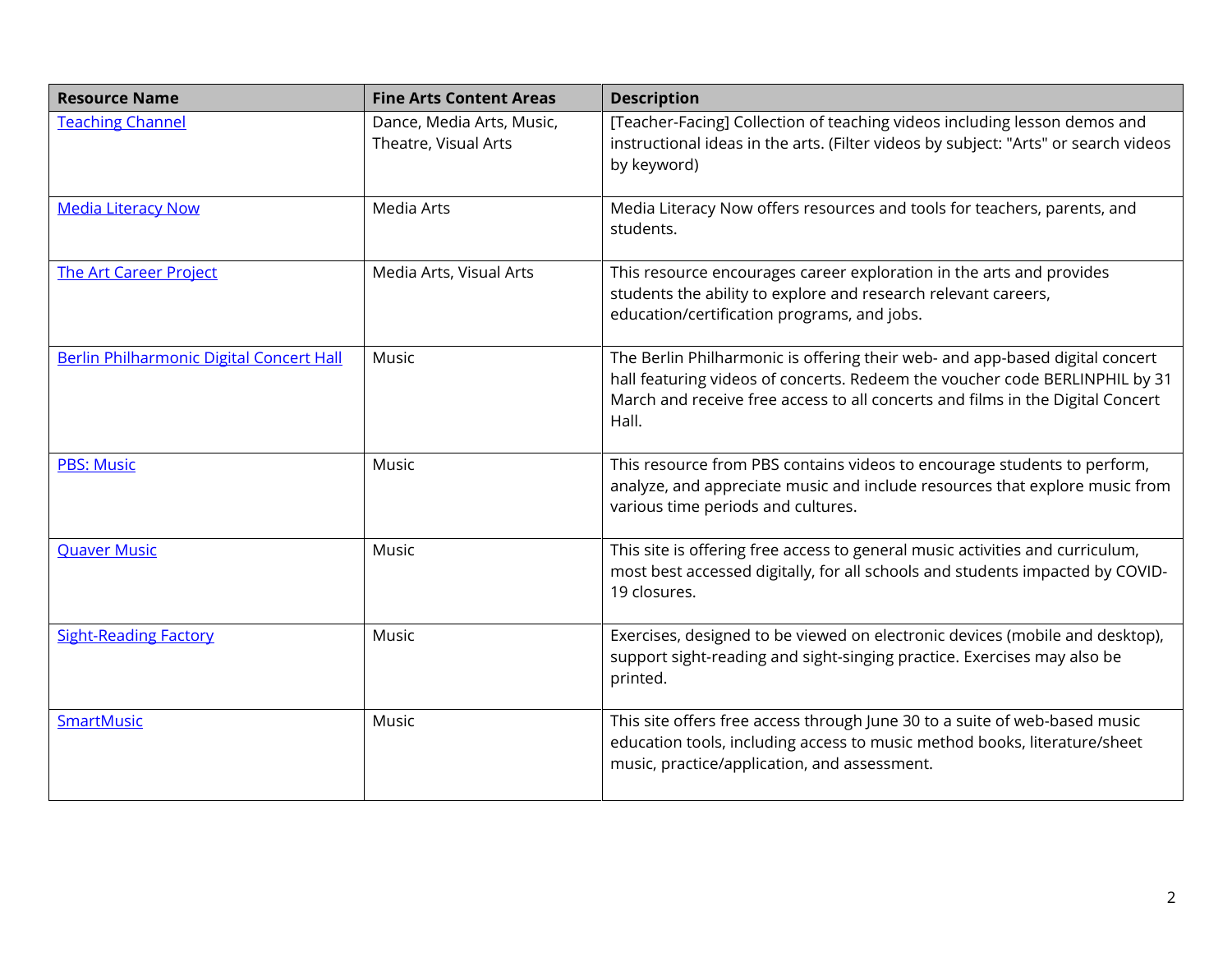| <b>Resource Name</b>                      | <b>Fine Arts Content Areas</b> | <b>Description</b>                                                                                                                                                                                                                                                                                                                                                                                                                                                                                                                                                                |
|-------------------------------------------|--------------------------------|-----------------------------------------------------------------------------------------------------------------------------------------------------------------------------------------------------------------------------------------------------------------------------------------------------------------------------------------------------------------------------------------------------------------------------------------------------------------------------------------------------------------------------------------------------------------------------------|
| <b>College Board AP Review Classes</b>    | Music, Visual Arts             | Students can attend free, live AP review courses, delivered by AP teachers<br>from across the country. Courses are optional, mobile-friendly, and can be<br>used alongside any work the student's regular AP teacher assigns. The videos<br>are available on-demand and will focus on reviewing the skills and concepts<br>from the first 75% of the courses. There will also be some supplementary<br>lessons including topics from the final 25% of the course. For more<br>information from the College Board, see:<br>https://apstudents.collegeboard.org/coronavirus-updates |
| <b>Beat by Beat Press</b>                 | Theatre                        | Beat by Beat Press offers a number of resources for elementary, middle, and<br>high school theatre programs. The organization has assembled a guide with a<br>growing number of free tools and resources for distance learning in<br>theatre/drama.                                                                                                                                                                                                                                                                                                                               |
| <b>Broadway Educators</b>                 | Theatre                        | This site offers free materials to schools, teachers and anyone interested in<br>learning more about a specific Broadway show, the professional theatre or<br>the theatre as a communicative art form.                                                                                                                                                                                                                                                                                                                                                                            |
| <b>PBS: Theatre</b>                       | Theatre                        | This resource from PBS contains videos that explore the world of theatre with<br>lesson plans, videos, interactive activities, and more.                                                                                                                                                                                                                                                                                                                                                                                                                                          |
| <b>Texas Thespians Teaching Resources</b> | Theatre                        | This resource site contains multiple resources compiled by the Texas EdTA<br>Chapter, including links to only resources, podcasts, Google sites, and videos<br>focused on theatre.                                                                                                                                                                                                                                                                                                                                                                                                |
| <b>Art for Kids Hub</b>                   | <b>Visual Arts</b>             | Student, parent, and family activities for art making. New art lessons are<br>uploaded M-F every week.                                                                                                                                                                                                                                                                                                                                                                                                                                                                            |
| <b>Art of Education University</b>        | <b>Visual Arts</b>             | [Teacher-Facing] Articles, videos, instructional ideas, and professional<br>development opportunities for arts educators.                                                                                                                                                                                                                                                                                                                                                                                                                                                         |
| <b>Davis Art</b>                          | <b>Visual Arts</b>             | Through June 30, teachers have open access to a library of 25,000 fine art<br>images as well as full use of student books and teacher editions. Most<br>resources are best viewed online.\                                                                                                                                                                                                                                                                                                                                                                                        |